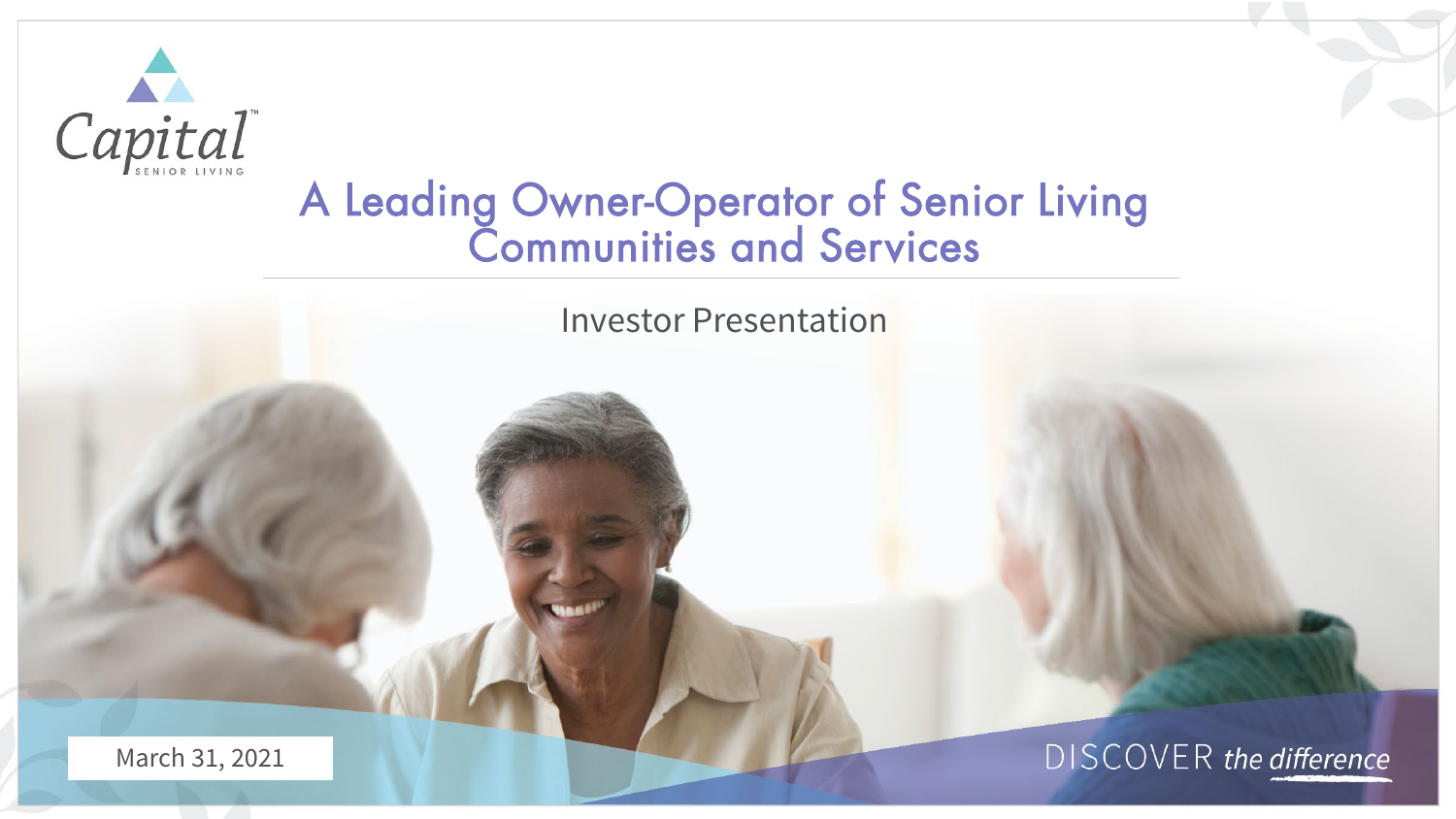

#### *Forward Looking Statements:*

*The forward-looking statements in this presentation are subject to certain risks and uncertainties that could cause the Company's actual results and financial condition to differ materially,*  including, but not limited to, the continued spread of COVID-19, including the speed, depth, geographic reach and duration of such spread, new information that may emerge concerning the severity of COVID-19, the actions taken to prevent or contain the spread of COVID-19 or treat its impact, the legal, regulatory and administrative developments that occur at the federal, state and local levels in response to the COVID-19 pandemic, and the frequency and magnitude of legal actions and liability claims that may arise due to COVID-19 or the Company's response *efforts; the impact of COVID-19 and the Company's near-term debt maturities on the Company's ability to continue as a going concern, the Company's ability to generate sufficient cash flows from operations, additional proceeds from debt refinancings, and proceeds from the sale of assets to satisfy its short and long-term debt obligations and to fund the Company's capital improvement projects to expand, redevelop, and/or reposition its senior living communities; the Company's ability to obtain additional capital on terms acceptable to it; the Company's ability*  to extend or refinance its existing debt as such debt matures; the Company's compliance with its debt agreements, including certain financial covenants, and the risk of cross-default in the *event such non-compliance occurs; the Company's ability to complete acquisitions and dispositions upon favorable terms or at all, including the transfer of certain communities managed by the Company on behalf of Fannie Mae, Healthpeak, Ventas, and Welltower; the Company's ability to improve and maintain adequate controls over financial reporting and remediate the*  identified material weakness; the risk of oversupply and increased competition in the markets which the Company operates; the risk of increased competition for skilled workers due to wage *pressure and changes in regulatory requirements; the departure of the Company's key officers and personnel; the cost and difficulty of complying with applicable licensure, legislative oversight, or regulatory changes; the risks associated with a decline in economic conditions generally; the adequacy and continued availability of the Company's insurance policies and the Company's ability to recover any losses it sustains under such policies; changes in accounting principles and interpretations; and the other risks and factors identified from time to time in the*  Company's reports filed with the Securities and Exchange Commission. For information about Capital Senior Living, visit [www.capitalsenior.com.](http://www.capitalsenior.com/) The Company assumes no obligation to *update or supplement forward-looking statements in this presentation that become untrue because of new information, subsequent events or otherwise.*

#### *Non-GAAP Financial Measures:*

*In this presentation, the Company utilizes certain financial valuation and performance measures of operating performance, such as Net Operating Income (''NOI"), that are not calculated in*  accordance with GAAP. Non-GAAP financial measures may have material limitations in that they do not reflect all of the costs associated with the Company's results of operations as determined *in accordance with GAAP. As a result, these non-GAAP financial measures should not be considered a substitute for, nor superior to, financial results and measures determined or calculated in accordance with GAAP. NOI is calculated as revenue less operating expenses exclusive of COVID-19 relief and expenses of (\$7.7M), net. The Company believes NOI is a useful performance measure in identifying trends in day-to-day operations because it excludes the costs associated with acquisitions and conversions and other items that do not ordinarily reflect the ongoing operating results of the Company's primary business. NOI is an important points of analysis when evaluating performance as it provides an indication of the effectiveness of management producing growth in operations from existing assets. NOI provides indicators to management of progress in achieving both consolidated and individual business unit operating performance and is used by research analysts and investors to evaluate the performance of companies in the senior living industry.*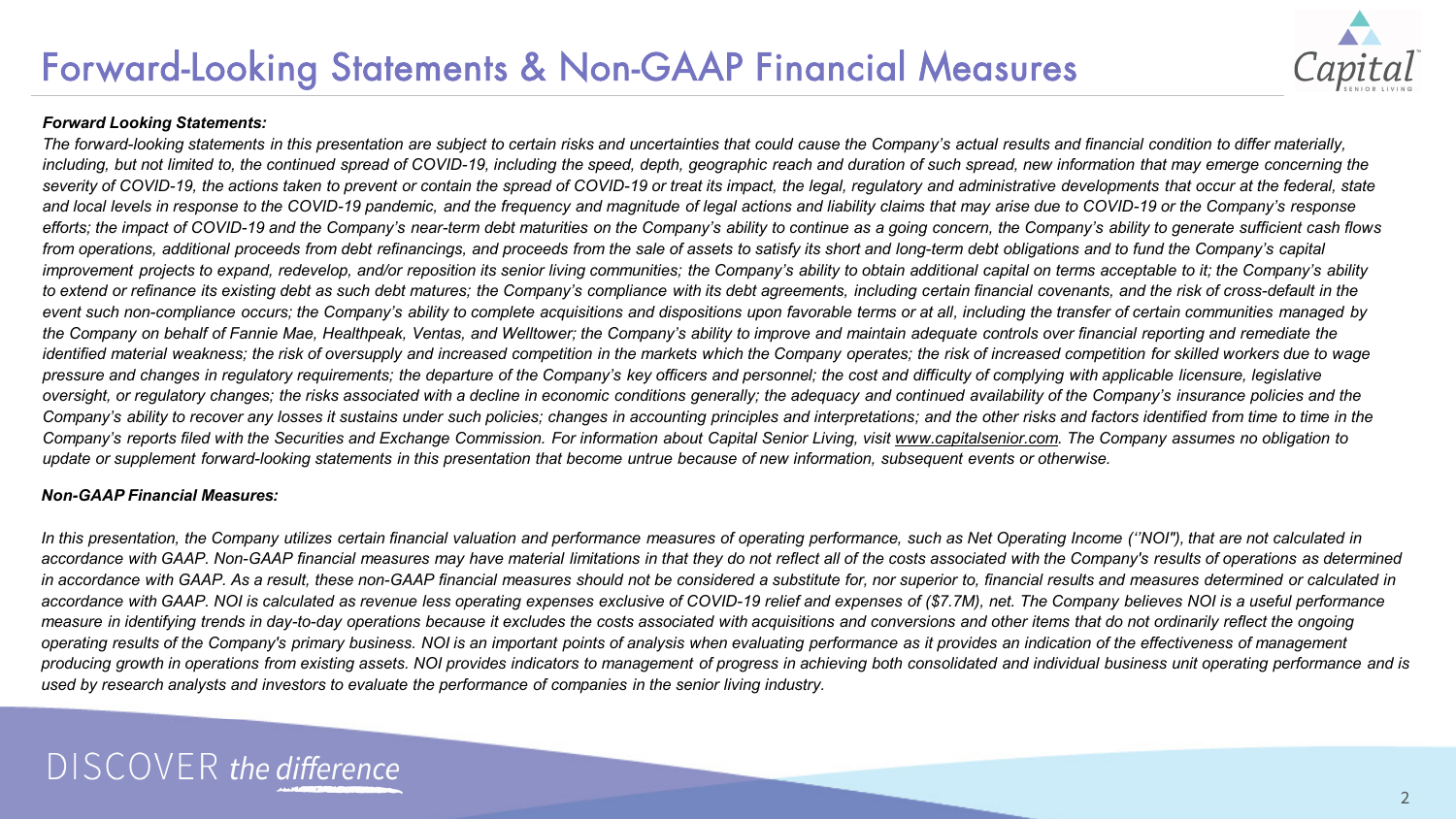

- I. Transformative Strategic Actions
- II. Pro-Forma Portfolio
- III. Performance in the COVID-19 Environment
- IV. Growth Levers in the Post-Pandemic Environment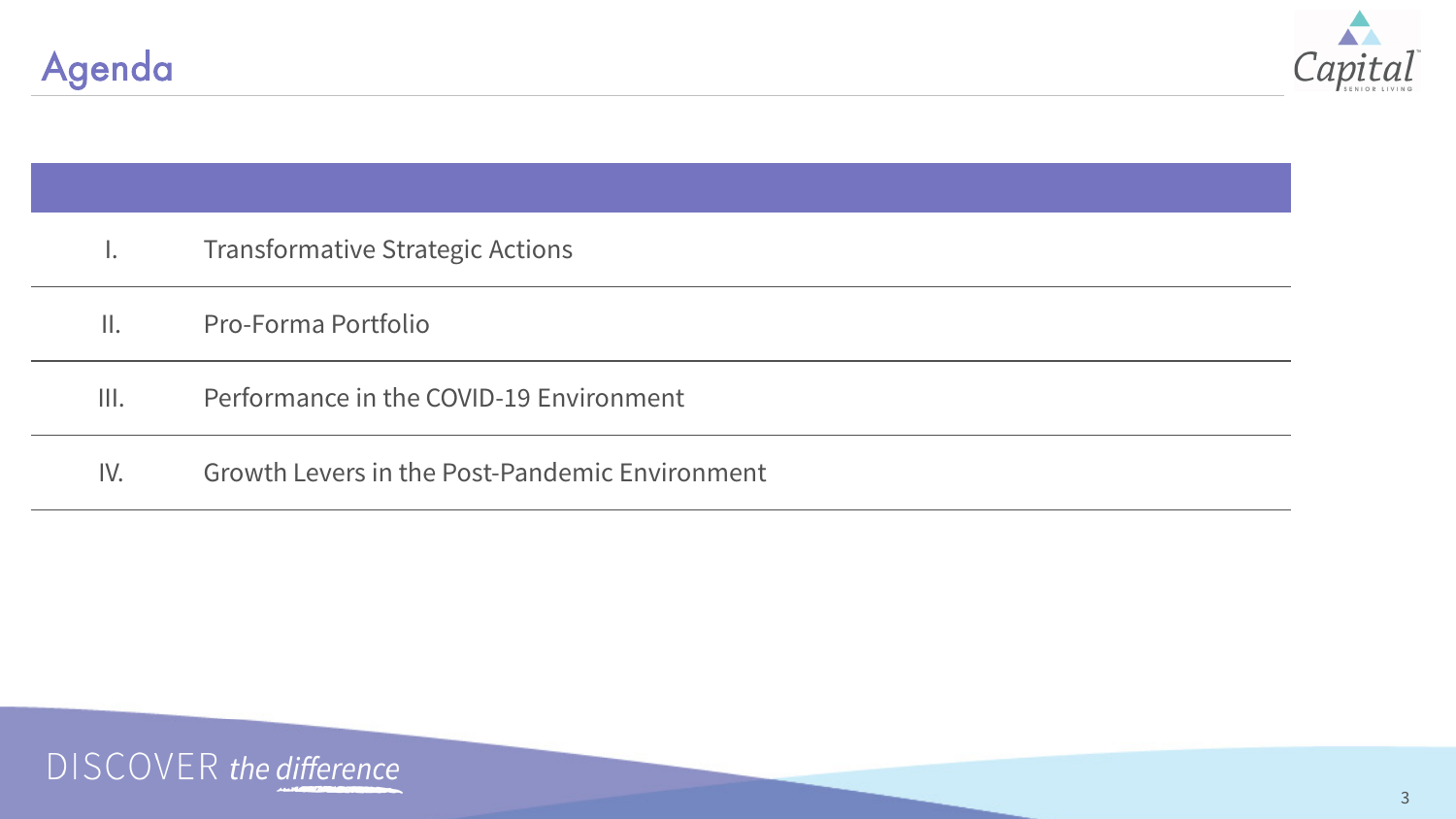## Transformative Strategic Actions Undertaken Since 2019



Capital Senior has executed several key steps to right-size the portfolio, improve operational and financial performance, and reposition the business for long-term success

### **New Senior Leadership Team**

CEO, COO, Chief Revenue Officer, and others

### **Revamped Operating Strategy**

To improve operating performance and focus on highest performing owned assets in core markets

### **Exited All Triple Net Leases**

Resulting in \$46.8MM of estimated annual cash flow savings

#### **Stabilized Balance Sheet / Reduced Liabilities**

Transitioned ownership of 18 over-levered communities to lender, resulting in \$11.3MM of estimated annual cash flow savings

#### **Sold Non-Core Assets**

Sold underperforming assets and exited non-core markets

#### **Reduced Overhead and Streamlined Operations**

Expecting ~19% G&A savings between '20 – '21

Early actions resulted in outperformance relative to peers, in spite of challenges during COVID-19 pandemic

### **DISCOVER** the difference

 $\checkmark$ 

 $\checkmark$ 

 $\checkmark$ 

 $\checkmark$ 

 $\checkmark$ 

 $\checkmark$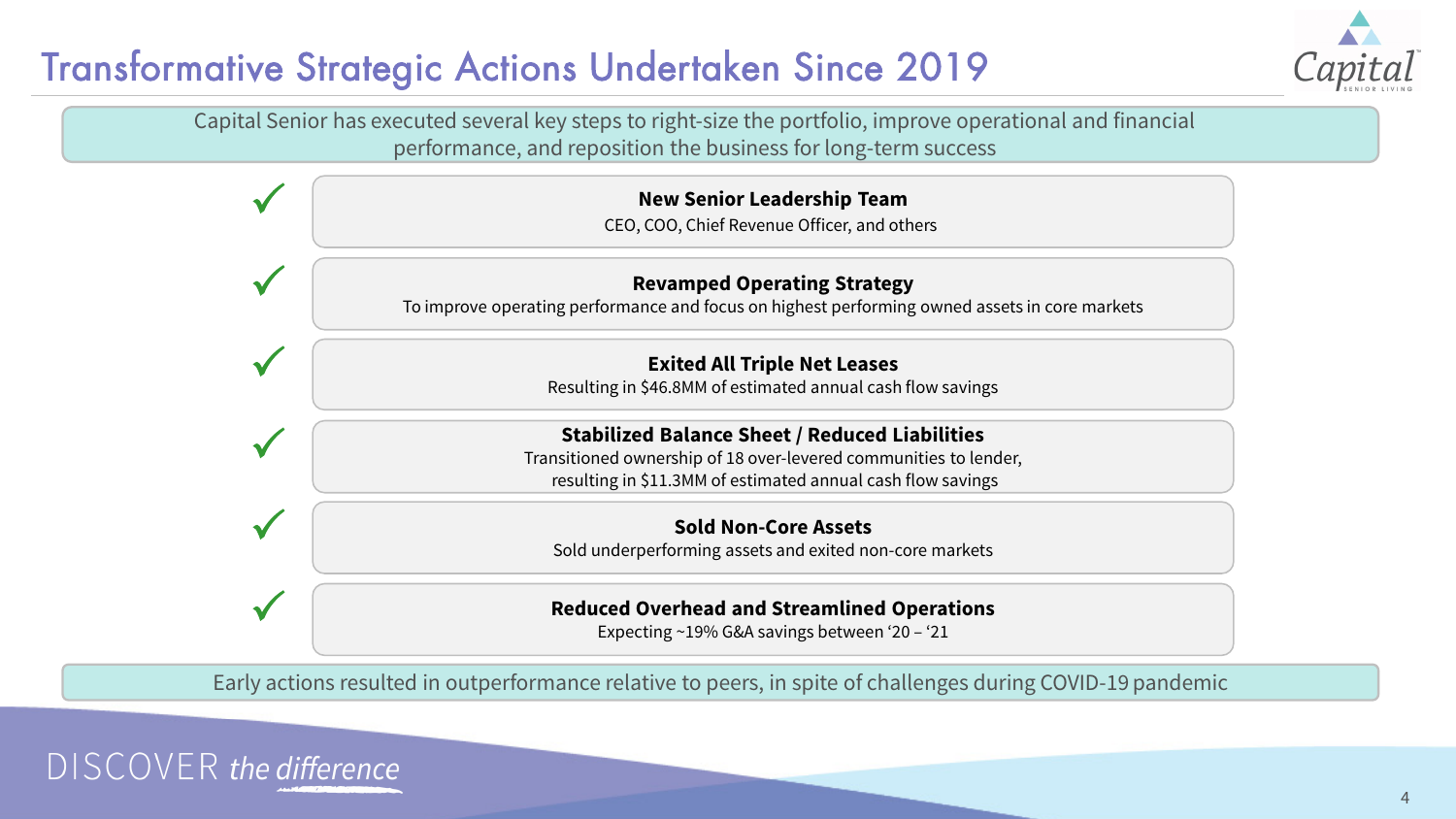## Transitioning to a More Focused Owned Platform



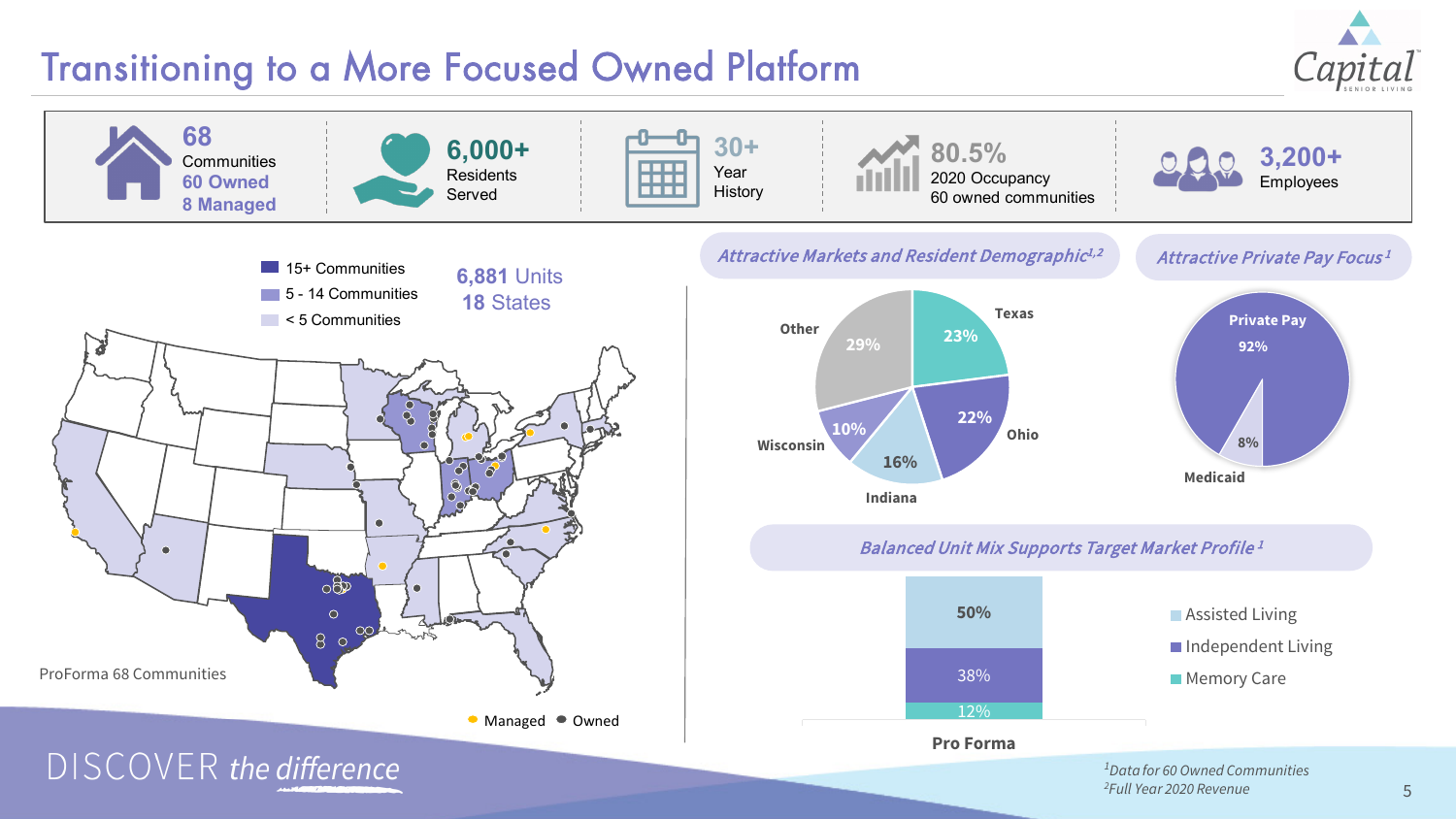### Trend Financial Results for ProForma 60 Owned Assets





*(1) Calculated as revenue less operating expenses exclusive of COVID-19 relief and expenses of (\$7.7M), net* Data for 60 Owned Communities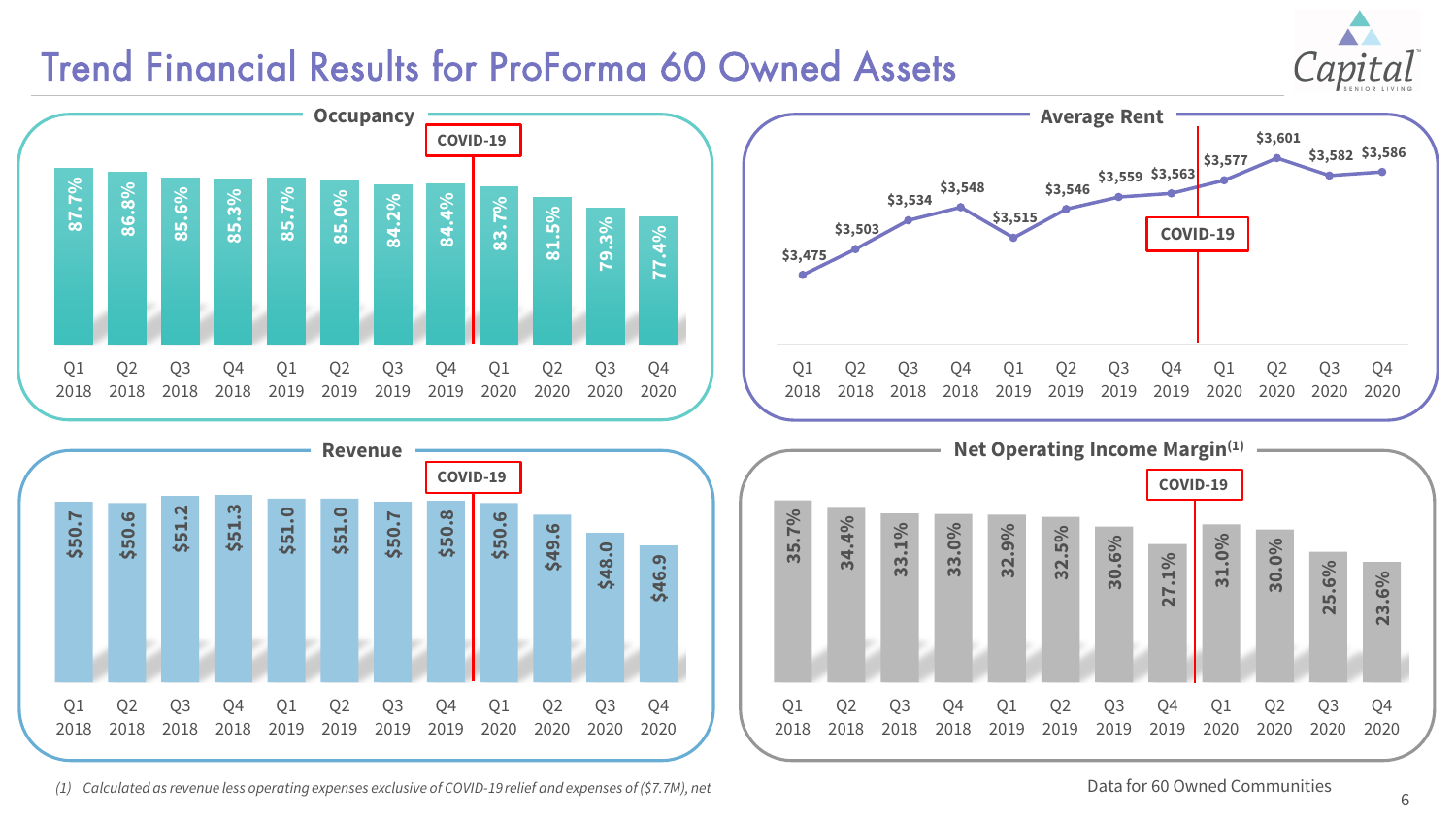

|                                    | <b>4Q20</b> | <b>3Q20</b> | <b>4Q19</b> | <b>FY 20</b> | <b>FY 19</b> |
|------------------------------------|-------------|-------------|-------------|--------------|--------------|
| <b>Average Occupancy</b>           | 77.4%       | 79.3%       | 84.4%       | 80.5%        | 84.8%        |
| <b>Average Rent (1)</b>            | \$3,586     | \$3,582     | \$3,563     | \$3,586      | \$3,546      |
| <b>Revenue</b>                     | \$46.9      | \$48.0      | \$50.8      | \$195.1      | \$203.5      |
| <b>Operating Expenses (2)</b>      | \$35.8      | \$35.7      | \$37.0      | \$141.2      | \$140.9      |
| NOI (60 Properties) <sup>(3)</sup> | \$11.1      | \$12.3      | \$13.8      | \$53.9       | \$62.6       |
| NOI Margin <sup>(3)</sup>          | 23.6%       | 26%         | 27%         | 28%          | 31%          |

\$ in Millions except RevPOR

(1) Adjusted to remove State Relief Revenue

(2) Includes real estate taxes and insurance

(3) Calculated as revenue less operating expenses exclusive of COVID-19 relief and expenses of (\$7.7M), net

\* Results for the Company's 60 owned communities

### **Key Takeaways**

- FY 2020 Occupancy of 80.5%
- FY 2020 Revenue at 96% of 2019
- FY 2020 RevPOR increased 1.1% YoY
- FY 2020 NOI margin of 28% compared to 31% in 2019
- Total expenses 3.2% lower 4Q20 vs. 4Q19, and .3% higher than 3Q20.
- Use of agency staffing decreased \$0.9M or 28% on a YTD basis
- COVID-related, non-recurring premium labor costs of \$2.2M for FY 2020.
- Non-labor operating expenses decreased \$.6M YTD, including all COVID-19 expenses.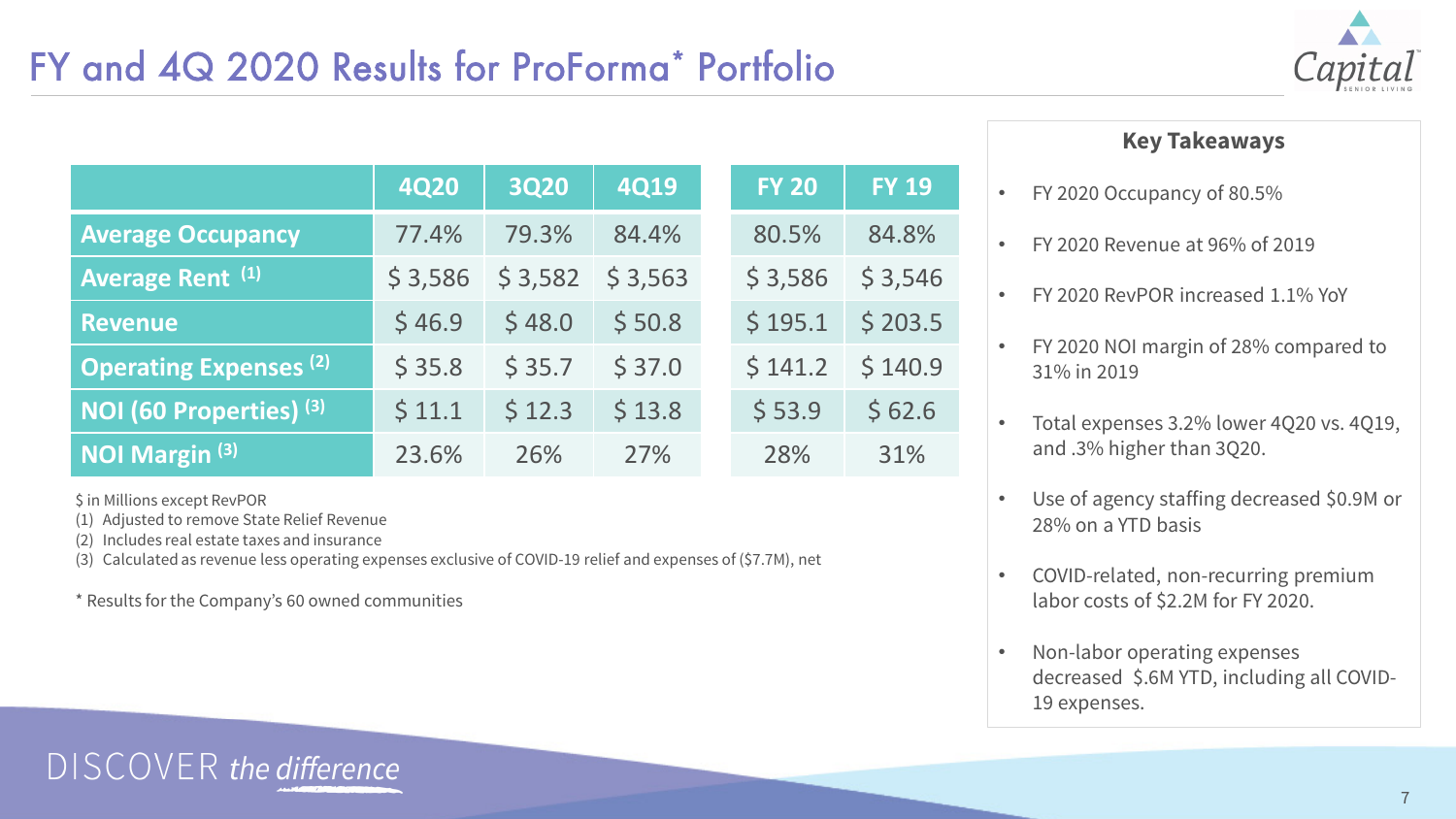# Portfolio Strategically Positioned in Attractive, High Growth Markets



**97% of CSU communities are in markets with expected 5-year 75+ population growth of 10% or more**



# CSU Communities by '20-'25 75+ Population Growth (5-mile)

**Millions of Middle-Income Seniors with Chronic Conditions by Age** | 2014 to 2029



**99% of CSU communities are in markets where 75+ average household income can readily afford CSU average monthly rent of ~\$3,600**



# CSU Communities by Median Household Income (5-mile)

#### **Limited New Supply in CSU Markets**

- 85% of CSU communities have no current competing projects under construction within a 5 mile radius
- Construction in CSU markets is 3.8% of current supply, below industry average of 5.3% and significantly below many institutional peer portfolios

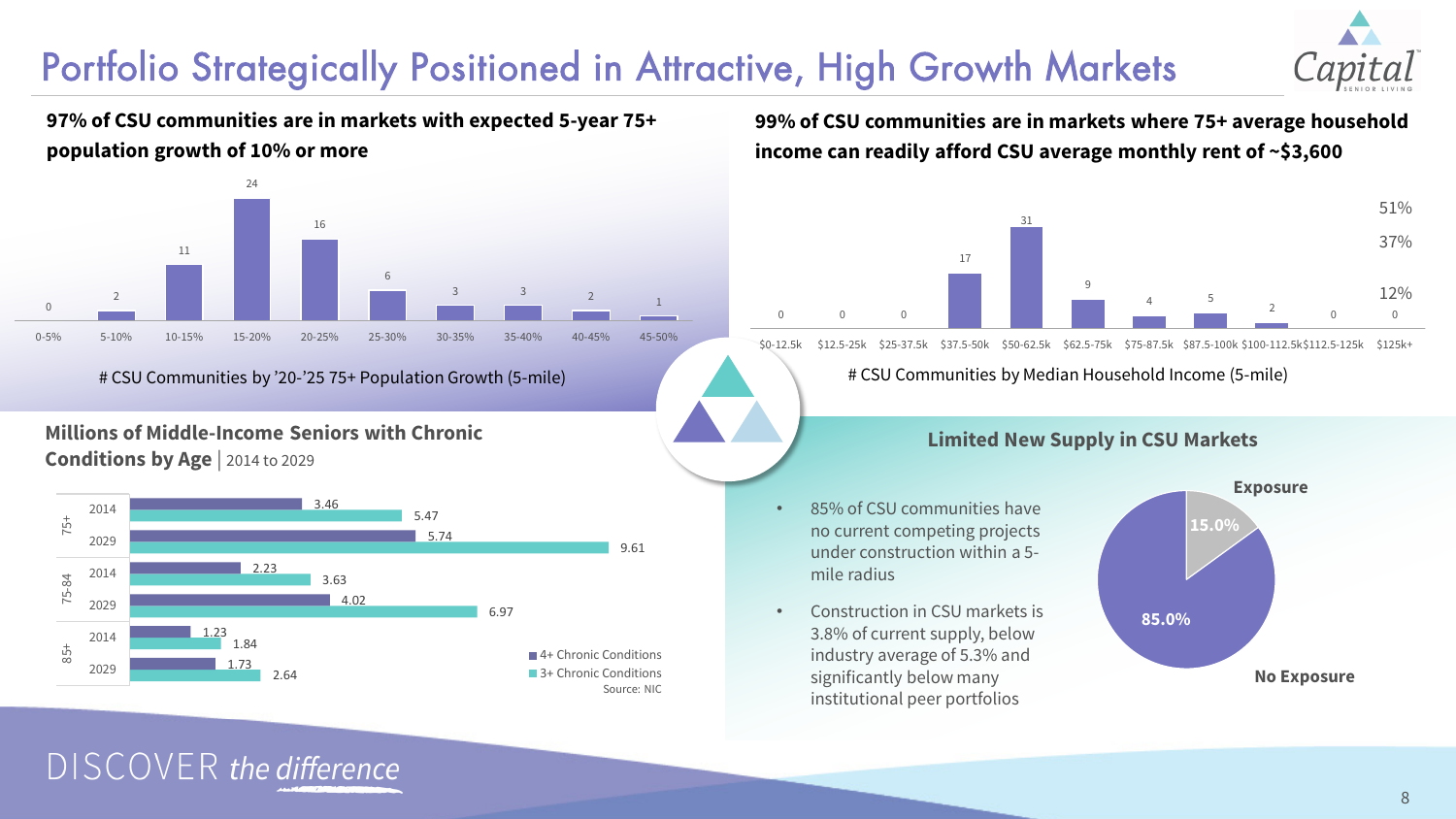# Outperforming Peers Through Challenging Environment



- COVID-19 Pandemic has had a material impact on senior housing operations throughout the industry
- Capital Senior Living has outperformed peers in this challenging environment
- Although occupancy declines persist, rate of decline has decelerated, and recent monthly trends demonstrate sequential improvement



(1) Average occupancy for 60 owned pro-forma communities

(2) Based on simple average of WELL, PEAK, VTR, BKD, and SNR based on public disclosure

(3) January '21 & February '21 occupancy is preliminary and subject to change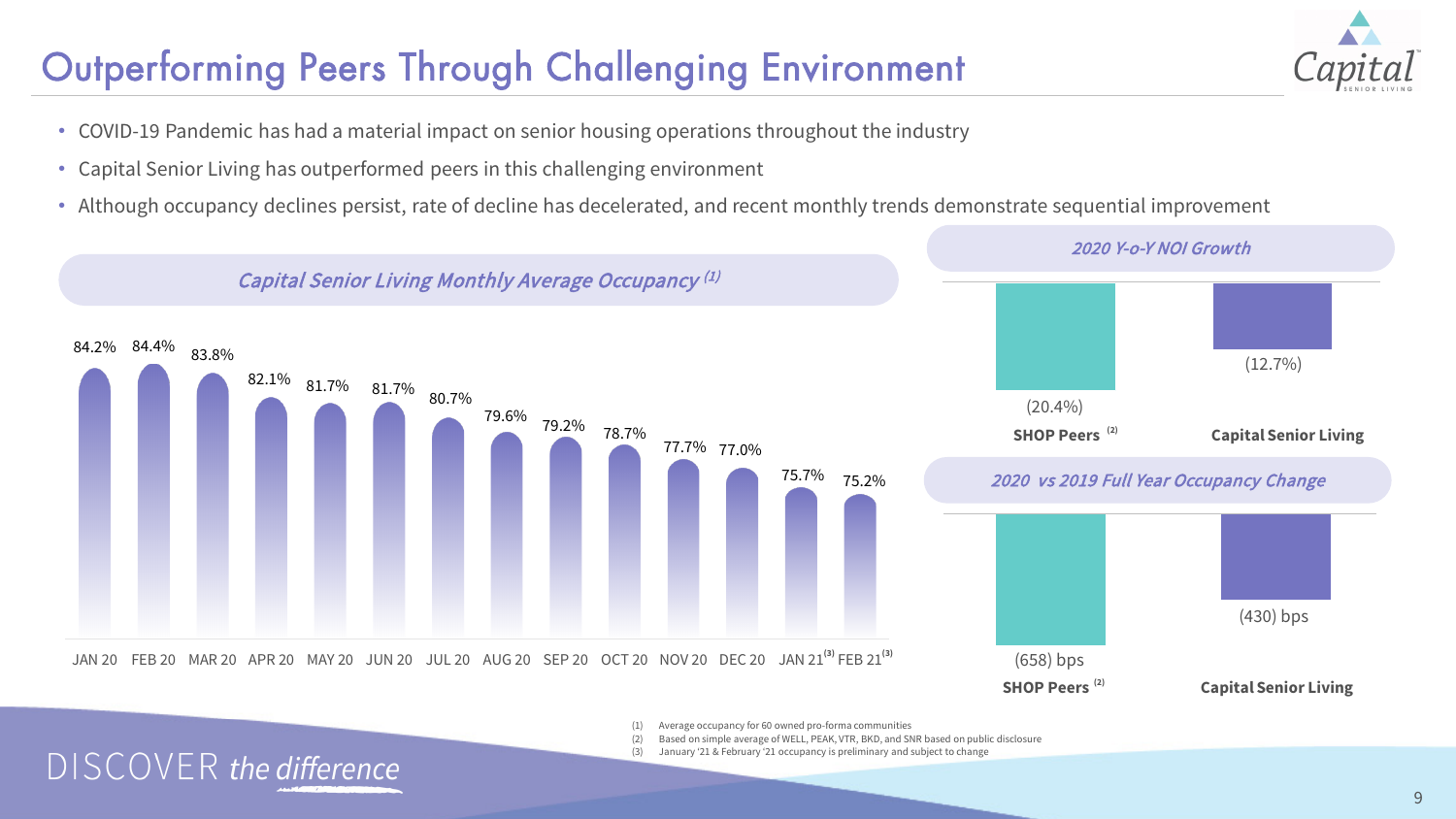### Encouraging Trend of Declining COVID-19 Cases; Communities Normalizing



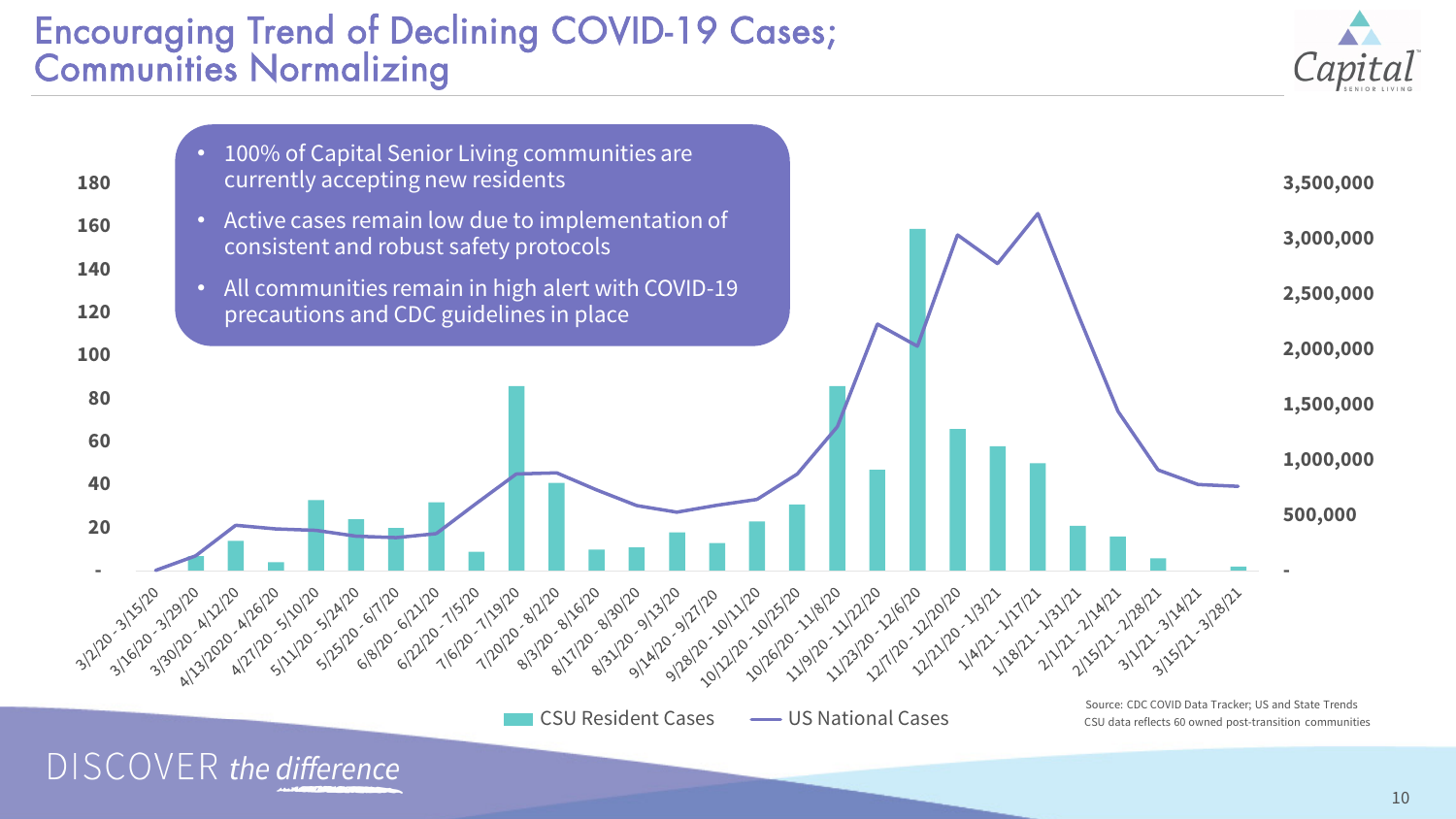

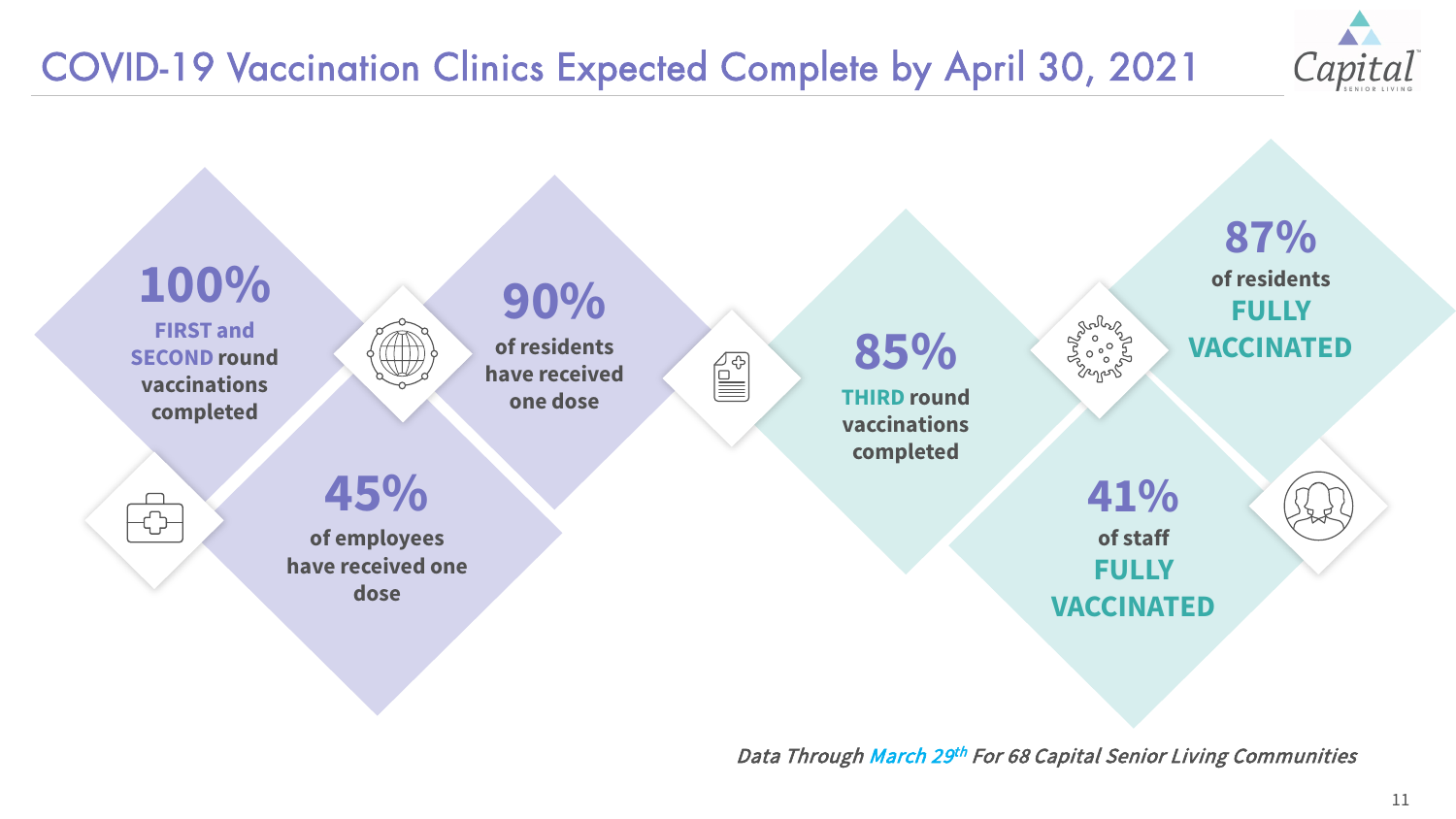# Strong Leading Indicators Support 2021 Recovery





Data for 60 Capital Senior Living communities Data through first 20 business days of each month